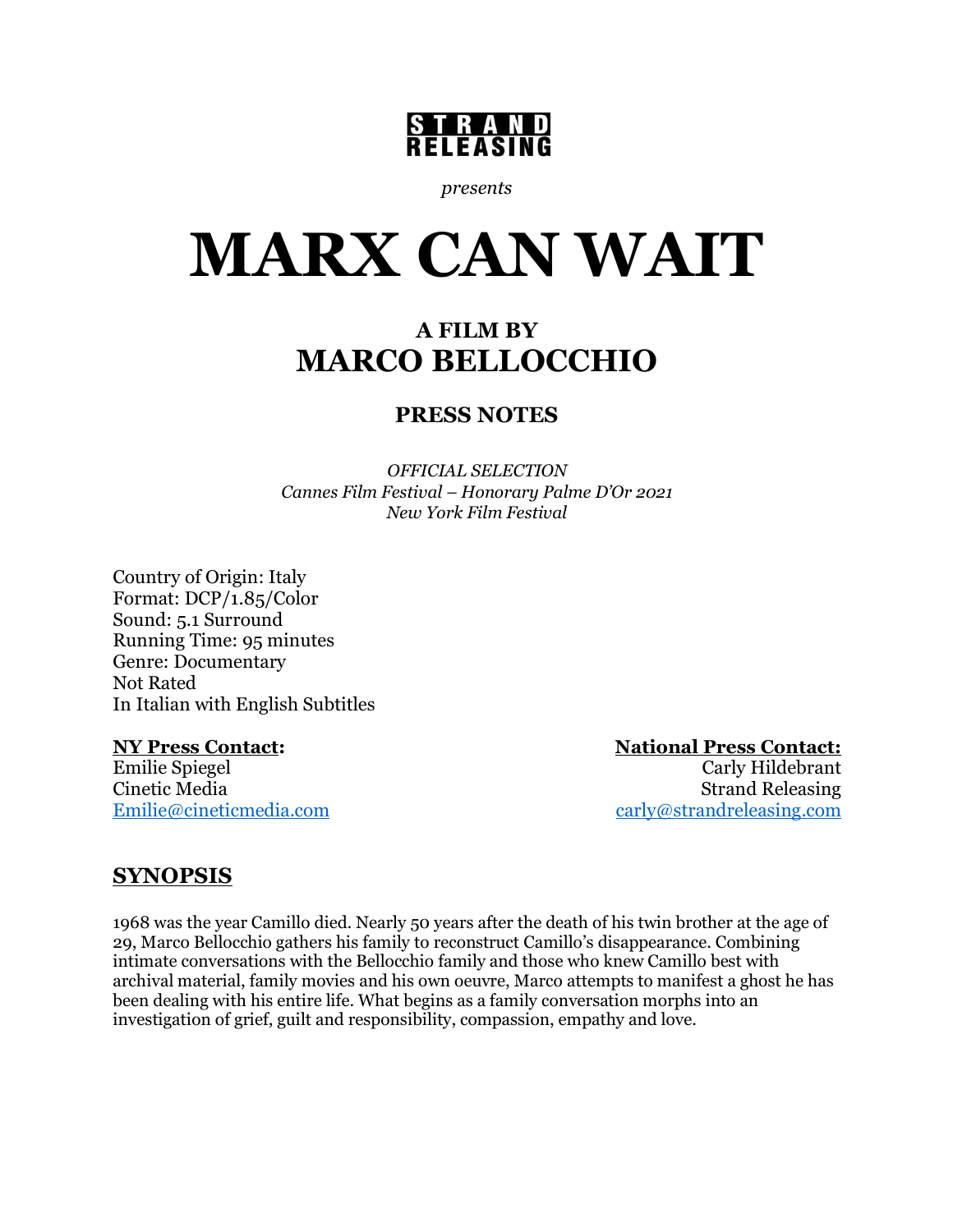### **LONG SYNOPSIS**

In his most achingly personal film to date, legendary Italian filmmaker Marco Bellocchio uses the occasion of a family reunion in his hometown of Piacenza to excavate and discuss a traumatic event: the death his twin brother Camillo, who committed suicide in the late '60s at age 29. Through detailed conversations with his siblings, archival footage providing context about 20th-century Italian leftist politics, and occasional clips from his films, many of which were in some way imbued with this defining family tragedy, Bellocchio conducts a personal and historical exorcism. Reckoning with the push-pull the director has long felt between the twin poles of family and politics, Marx Can Wait is an attempt at reconciliation and understanding from a filmmaker in his eighties whose work has never shied away from the challenging or the provocative.

# **DIRECTOR BIO – MARCO BELLOCCHIO**

Bellocchio was born in Piacenza in 1939. In 1959 he abandoned philosophy studies at the Catholic University of Milan and enrolled at the Centro Sperimentale di Cinematografia in Rome. Between 1961 and 1962 he made the short films *Abbasso lo zio, La colpa e la pena,* and *Ginepro fatto uomo.* He then moved to London, where he attended the Slade School of Fine Arts. His debut feature film, *I pugni in tasca* (*Fists in the Pocket*), won an award at Locarno in 1965 and garnered him international recognition. In 2011 he received the Golden Lion for Lifetime Achievement at the Venice International Film Festival. His work has been the subject of dozens of retrospectives around the world, including at MoMA (New York) in 2014 o commemorate his then fifty years of filmmaking, at the 43rd Festival International du Film de la Rochelle, and in 2018 at the British Film Institute (London).

In 2016 *Fai bei sogni* (*Sweet Dreams*) was the opening film of the Dirctor's Fortnight at the Cannes Festival. In 2019 *Il Traditore* (*The Traitor*) was In Competition at Cannes; it won seven Silver Ribbons and six Donatellos.

Bellocchio has been president of the Cineteca di Bologna since 2014.

Finally, I would like to mention the music of Ezio Bosso, which enriches the film tremendously. It is our great misfortune to have lost him, an enormous loss for music and for Italian art in general. Yet we are fortunate to be able to use his music, and so I would like to express my gratitude to those who gave permission. But first and foremost to the one who suggested it.

#### **FILMOGRAPHY**

2021: *Marx Can Wait* / *Marx Può Aspettare* 2019: *The Traitor* / *Il Traditore* 2016: *Sweet Dreams* / *Fai Bei Sogni* 2015: *Blood of My Blood* / *Sangue del Mio Sangue* 2012: *Dormat Beauty / Bella Addormentata* 2010: *Sorelle Mai* 2009: *Vincere* 2006: *The Wedding Director* / *Il Regista Di Matrimoni* 2003: *Good Morning, Night*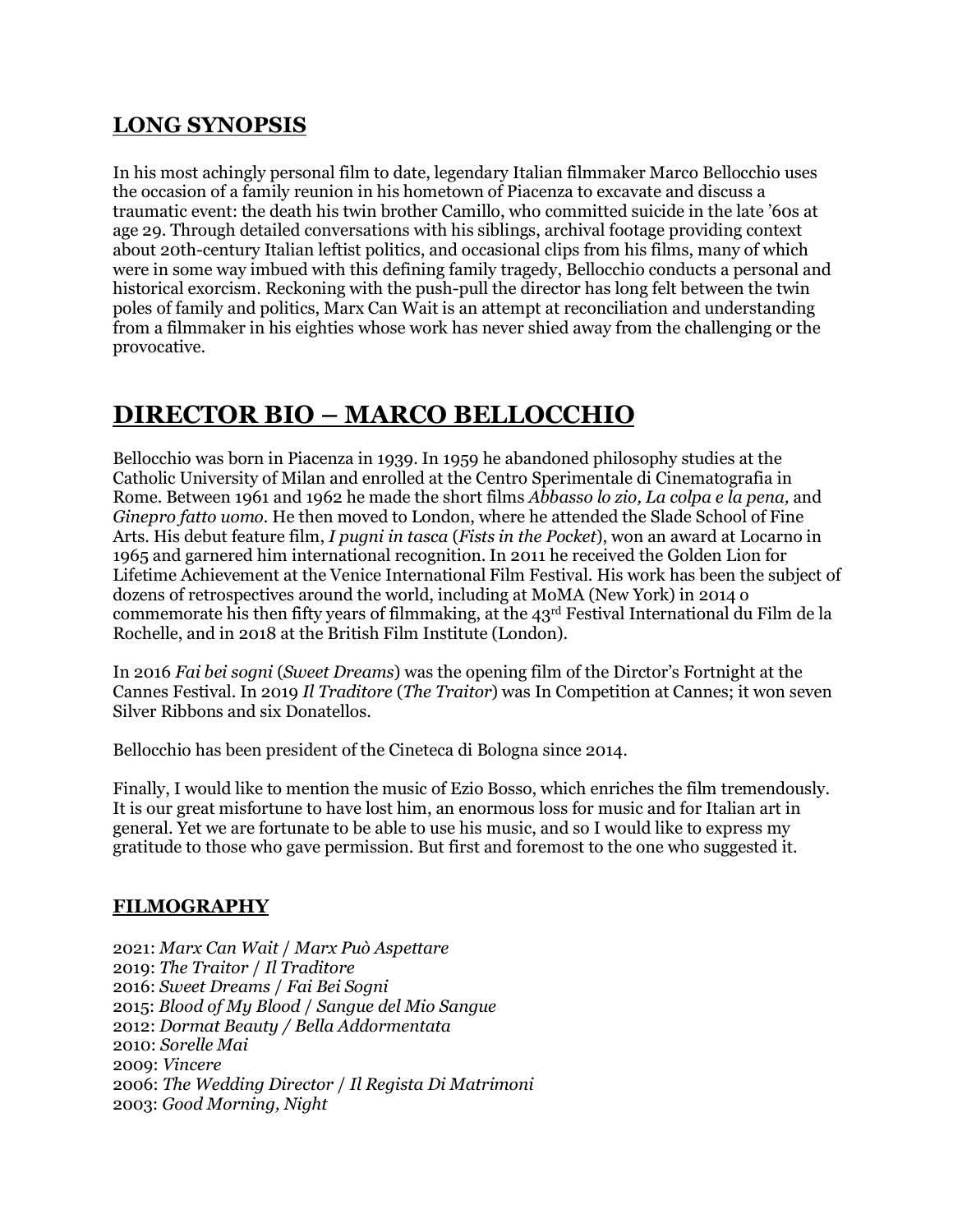2002: *My Mother's Smile* / *L'Ora Di Reigione* 1999: *The Nanny* / *La Balia* 1997: *The Prince of Homburg* / *Il Principe Di Homburg Di Heinrich von Kleist* 1994: *The Butterfly's Dream* / *Il Sogno Della Farfalla* 1991: *The Conviction* / *La Condanna* 1988: *The Witches' Sabbath* / *La Visione Del Sabba* 1986: *Devil in the Flesh* / *Diavolo In Corpo* 1984: *Henri IV* / *Enrico IV* 1982: *The Eyes, The Mouth* / *Gli Occhi, La Bocca* 1980: *A Leap in the Dark* / *Salto Nel Vuoto* 1977: *Il Gabbiano* / *Il Gabbiano* 1976: *Victory March* / *Marcia Trionfale* 1972: *Slap the Monster on Page One* / *Sbatti Il Mostro In Prima Pagina* 1971: *In the Name of the Father* / Nel Nome Del Padre 1967: *China Is Near* / *La Cine É Vicina* 1965: *Fists in the Pocket* / *Pugni In Tasca*

#### **DIRECTOR'S NOTE**

This film began five years ago as an attempt to commemorate the birthdays of the surviving Bellocchio siblings. With the exception of me, all of us had reached and surpassed the age of 80 (as I have now too). Along with our wives, children, and grandchildren, we celebrated at the Circolo dellUnione, which my father had helped to found.

But I immediately realized (on that very day, December 16, 2016) tthat this nostalgic memorialization of the past was not a source of joy to me or to my brothers and sisters, and that it didn't interest me anymore.

It was Camillo, talking about Camillo, that interested me. I had already talked about him in my 1981 film *The Eyes, the Mouth,* changing his name to Pippo. But that film was really about myself, the surviving twin. And since I was completely under the spell of Fagioli, I wanted to give the film and myself a positive conclusion, an ultimate "wholesomeness." Redemption. To put it simply, the movie had to have a happy ending.

Indeed, the film's surviving twin, insensitive and self-centered, falls in love with Pippo's fiancée (after initially despising her). He even protects the child growing in her womb, Pippo's child, thus taking his place in life.

That movie was born under the sign of non-freedom, of fear (of working in fear, which leads to failure in art), including the fear of displeasing my mother who was still alive, my brothers, of not adhering to Fagioli's principles – all ghosts that I myself was conjuring since no one stopped me from doing anything.

In contrast, *Marx Can Wait* came together bit by bit over a span of five years, shot, conceived, and assembled during spare time between one film and another (I'm talking about normal films made with crews of 50 people). I didn't have any definite commitments, in part because it didn't cost very much. I chased down the surviving witnesses (many had died in the meantime, their precious memories gone forever) and concentrated in particular on interviews with relatives, sisters, brothers, in-laws, children, grandchildren. It is their recollections that give the film its sense of tragic and – typical for us Bellocchios – sublimely ironic intimacy.